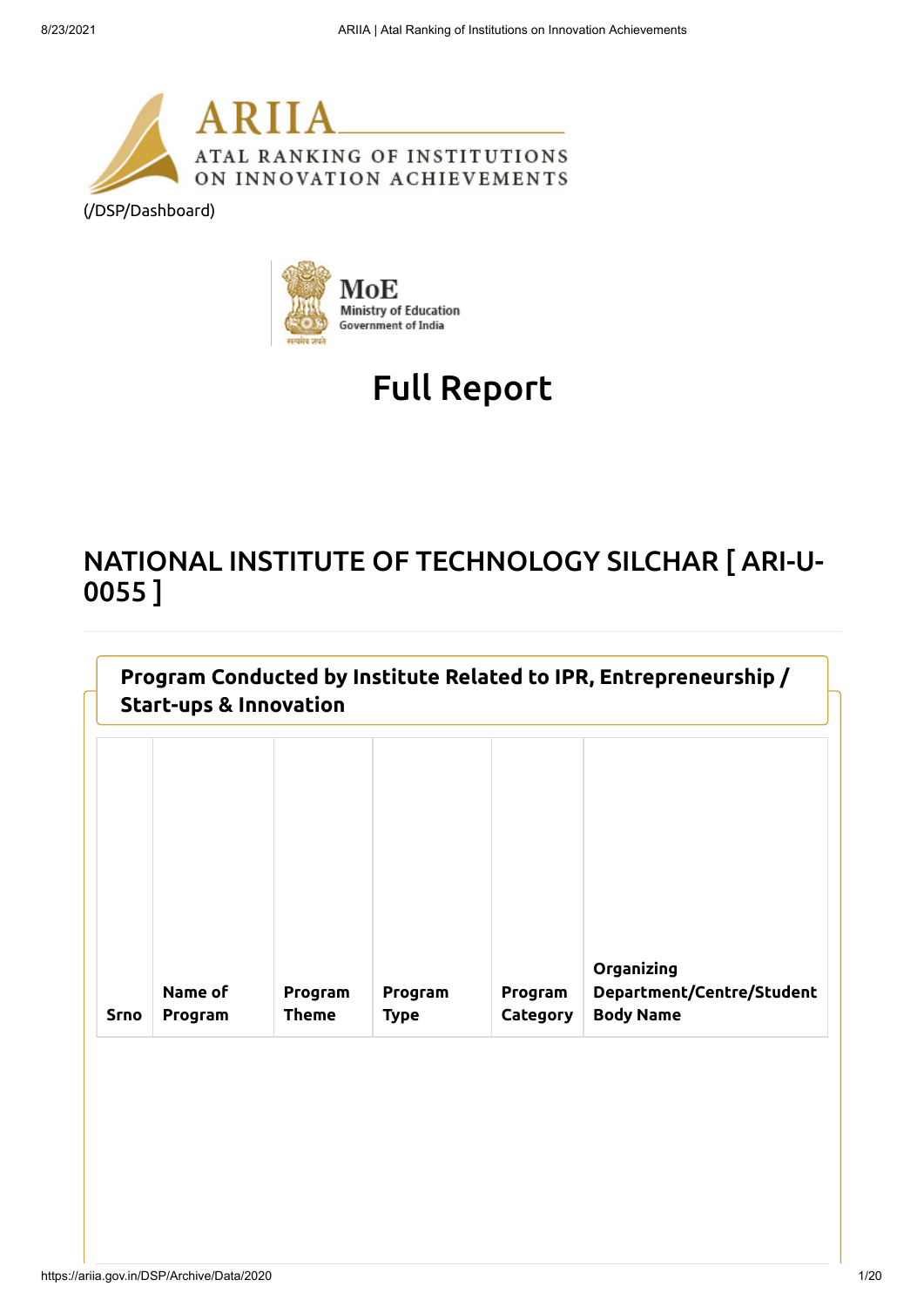| <b>Srno</b>    | Name of<br>Program                                                  | Program<br><b>Theme</b> | Program<br><b>Type</b>                                               | Program<br>Category           | Organizing<br>Department/Centre/Student<br><b>Body Name</b> |
|----------------|---------------------------------------------------------------------|-------------------------|----------------------------------------------------------------------|-------------------------------|-------------------------------------------------------------|
| $\mathbf{1}$   | ANVESHAN                                                            | Innovation              | <b>INNOVATIVE</b><br><b>RESEARCH</b><br>AND IDEA<br><b>PROMOTION</b> | Institute<br>Lead<br>Activity | OFFICE OF DEAN RC                                           |
| $\overline{2}$ | Intellectual<br>Property<br>Rights and<br>Technology<br>Development | <b>IPR</b>              | <b>FDP</b>                                                           | Institute<br>Lead<br>Activity | DEPARTMENT OF<br>MANAGEMENT STUDIES                         |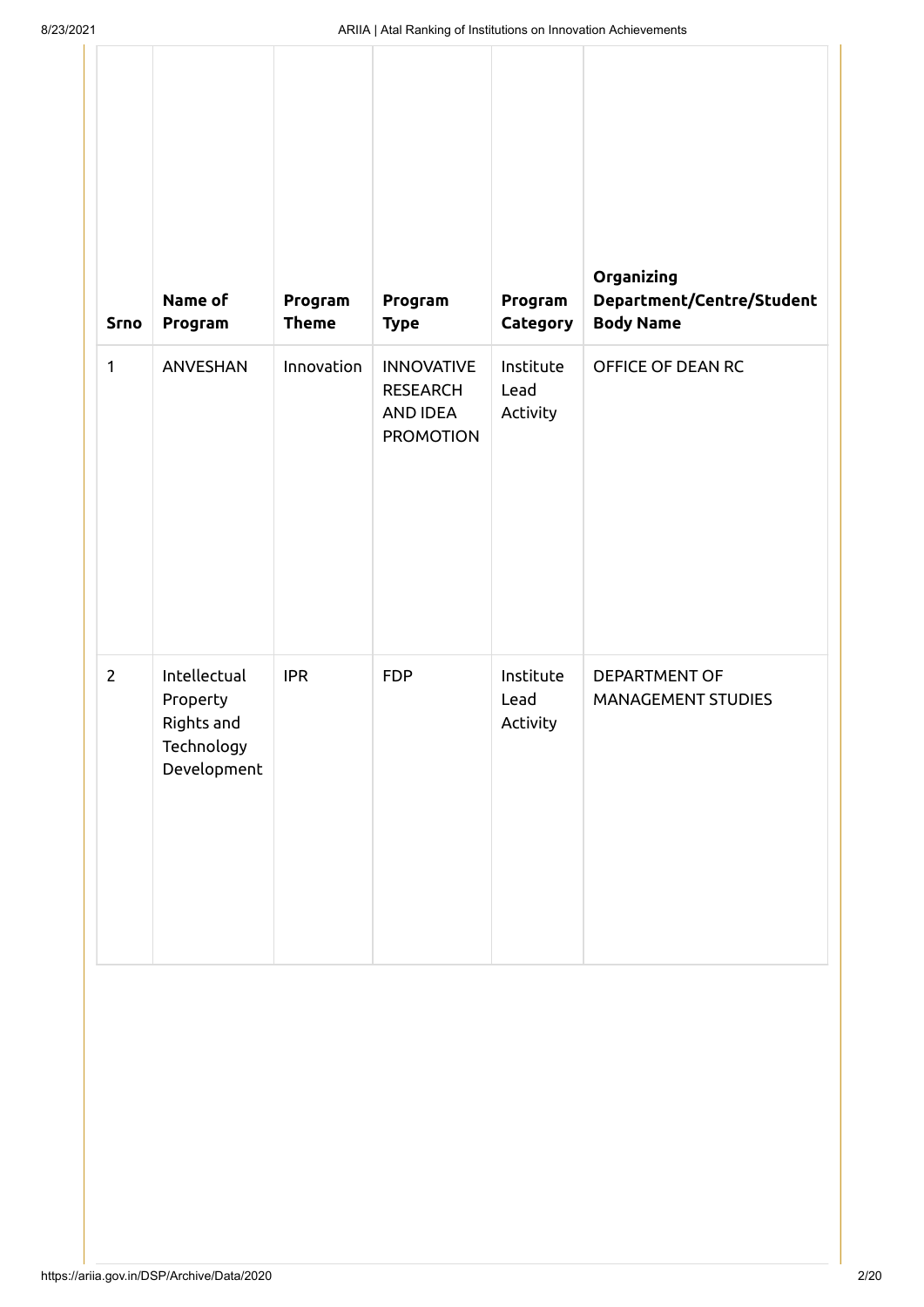| $\mathbf{3}$<br>Innovation<br>Student<br><b>NITS HACKS</b><br><b>HACKATHON</b><br><b>ELECTRONICS AND</b><br>Lead<br><b>COMMUNICATION</b><br><b>ENGINEERING AND</b><br>Activity<br><b>COMPUTER SCIENCE</b><br><b>ENGINEERING</b> | <b>Srno</b> | Name of<br>Program | Program<br><b>Theme</b> | Program<br><b>Type</b> | Program<br>Category | Organizing<br>Department/Centre/Student<br><b>Body Name</b> |
|---------------------------------------------------------------------------------------------------------------------------------------------------------------------------------------------------------------------------------|-------------|--------------------|-------------------------|------------------------|---------------------|-------------------------------------------------------------|
|                                                                                                                                                                                                                                 |             |                    |                         |                        |                     |                                                             |

| Srno | Name of<br>Program | Program<br><b>Theme</b> | <b>Program Type</b> | Organizing<br>Agency/<br><b>Institute</b><br><b>Name</b> | Organizing<br><b>Agency</b><br><b>Type</b> | Progra<br><b>Start</b><br><b>Date</b> |
|------|--------------------|-------------------------|---------------------|----------------------------------------------------------|--------------------------------------------|---------------------------------------|
|------|--------------------|-------------------------|---------------------|----------------------------------------------------------|--------------------------------------------|---------------------------------------|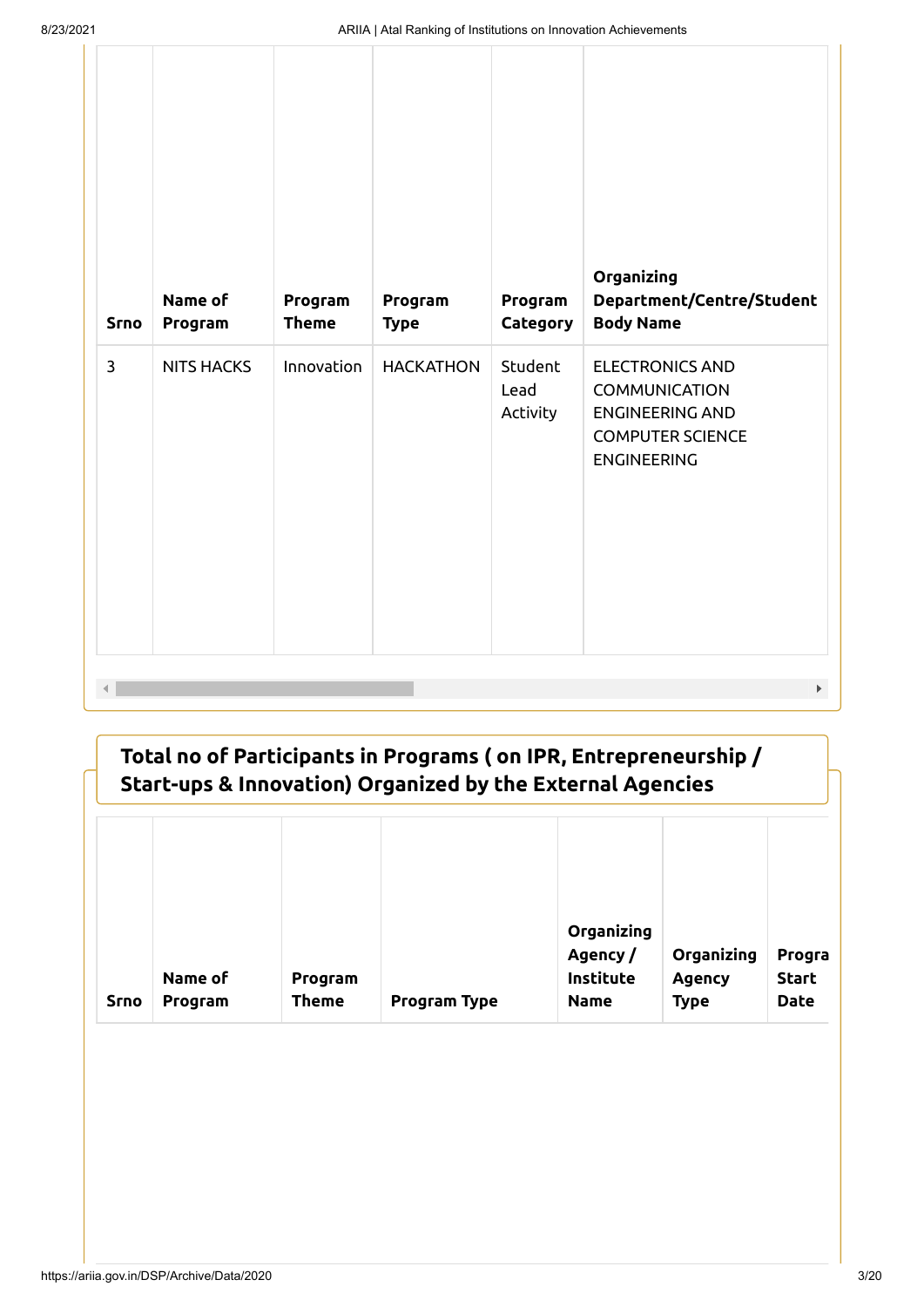| Srno         | Name of<br>Program                                      | Program<br><b>Theme</b> | Program Type                                                 | Organizing<br>Agency/<br>Institute<br><b>Name</b> | Organizing<br><b>Agency</b><br><b>Type</b> | Progra<br><b>Start</b><br><b>Date</b> |
|--------------|---------------------------------------------------------|-------------------------|--------------------------------------------------------------|---------------------------------------------------|--------------------------------------------|---------------------------------------|
| $\mathbf{1}$ | <b>SMART INDIA</b><br><b>HACKATHON</b><br>2019          | Innovation              | <b>HACKATHON</b><br><b>COMPETITION</b>                       | <b>MHRD</b>                                       | Govt.<br>Agency<br>(Central)               | $01 - 03 -$<br>2019                   |
| $\mathbf{2}$ | <b>STUDENT</b><br><b>SOLAR</b><br>AMBASSADOR<br>PROGRAM | Innovation              | <b>WORKSHOP</b>                                              | <b>MHRD</b>                                       | Govt.<br>Agency<br>(Central)               | $02 - 10 -$<br>2019                   |
| $\mathbf{3}$ | Inter NIT E<br>Summit                                   | Innovation              | <b>INTER NIT</b><br><b>ENTREPRENEURSHIP</b><br><b>SUMMIT</b> | <b>NIT</b><br><b>AGARTALA</b>                     | Govt.<br>Agency<br>(Central)               | $31 - 10 -$<br>2018                   |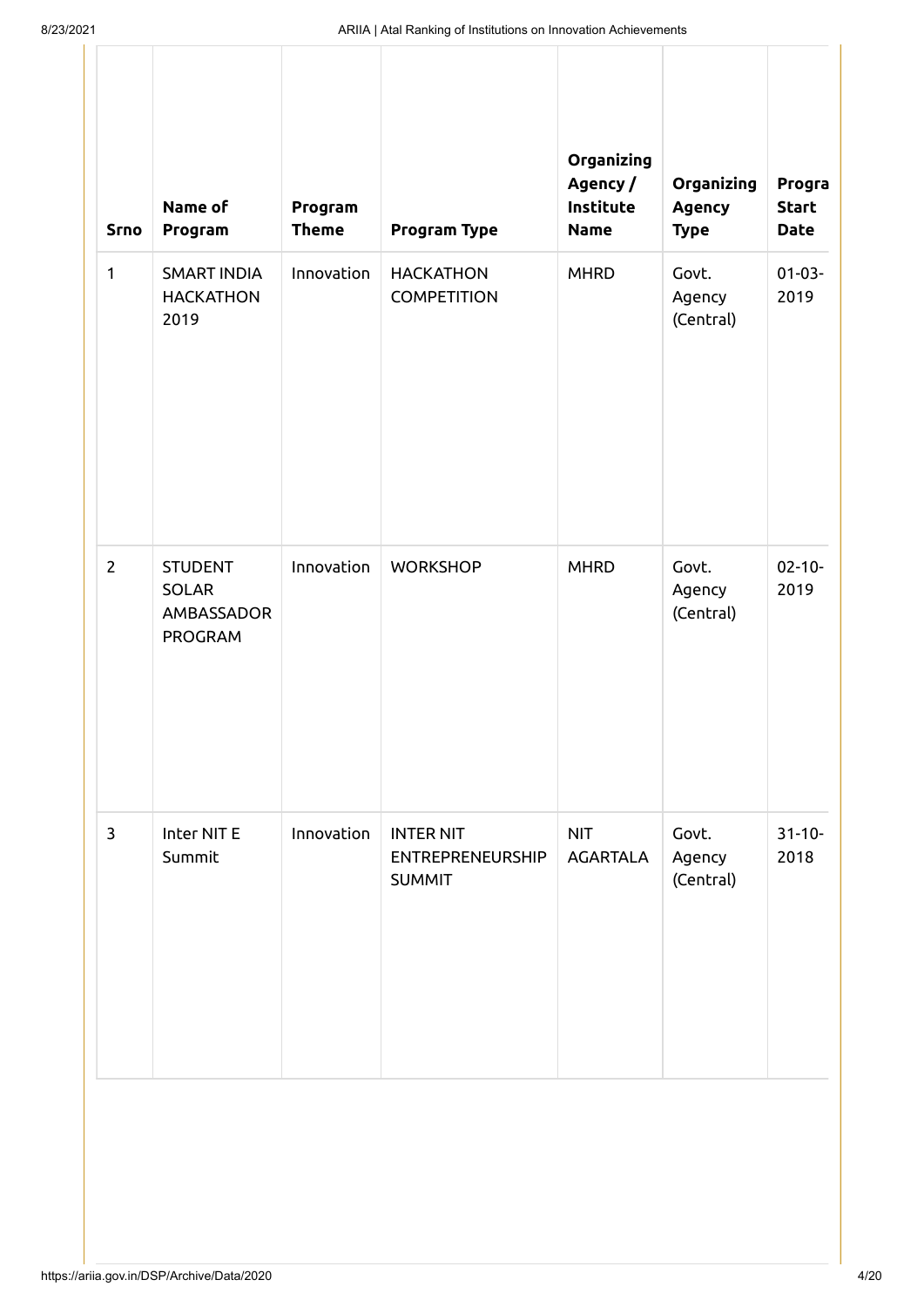| <b>Srno</b>    | Name of<br>Program                             | Program<br><b>Theme</b> | Program Type                           | Organizing<br>Agency/<br>Institute<br><b>Name</b> | Organizing<br><b>Agency</b><br><b>Type</b> | Progra<br><b>Start</b><br><b>Date</b> |
|----------------|------------------------------------------------|-------------------------|----------------------------------------|---------------------------------------------------|--------------------------------------------|---------------------------------------|
| $\overline{4}$ | <b>GUIST</b><br>Hackathon                      | Innovation              | Hackathon                              | <b>GUIST</b><br><b>GUWAHATI</b>                   | Govt.<br>Agency<br>(Central)               | $10 - 11 -$<br>2018                   |
| 5              | <b>SMART INDIA</b><br><b>HACKATHON</b><br>2019 | Innovation              | <b>HACKATHON</b><br><b>COMPETITION</b> | <b>MHRD</b>                                       | Govt.<br>Agency<br>(Central)               | $01-03-$<br>2018                      |

| Courses on Innovation, IPR and Entrepreneurship Development<br><b>Offered During the Academic Period 2018-19</b> |                                              |                      |                   |                    |                                                      |  |  |
|------------------------------------------------------------------------------------------------------------------|----------------------------------------------|----------------------|-------------------|--------------------|------------------------------------------------------|--|--|
| <b>Srno</b>                                                                                                      | Title of<br>Course/Subject<br><b>Offered</b> | <b>Program Theme</b> | Type of<br>Course | Level of<br>Course | <b>Course Off</b><br><b>Departmer</b><br><b>Name</b> |  |  |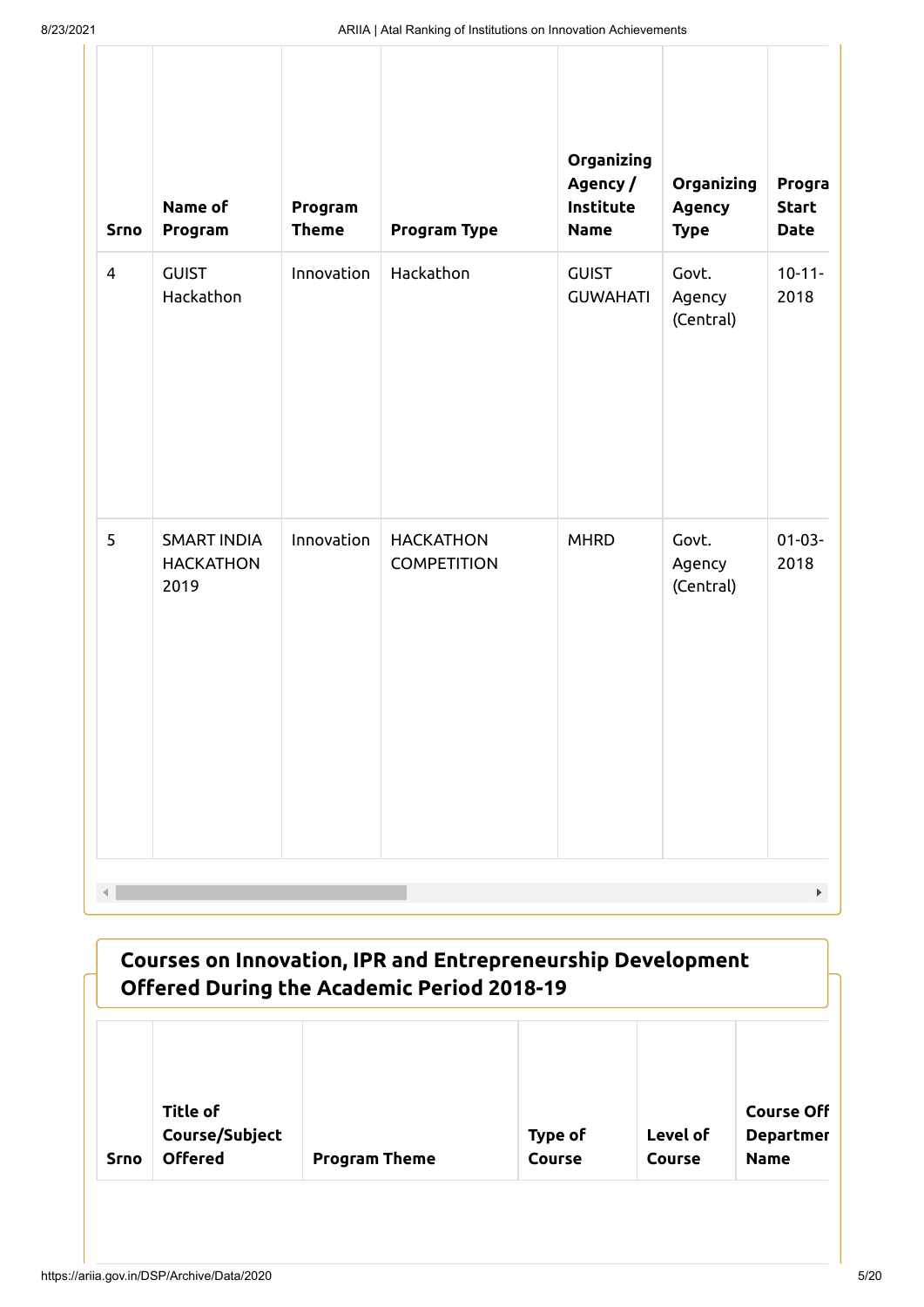| <b>Srno</b>                                                                                       | <b>Title of</b><br>Course/Subject<br><b>Offered</b>                                            | <b>Program Theme</b>                    | Type of<br><b>Course</b>          | Level of<br>Course                     | <b>Course Off</b><br><b>Departmer</b><br><b>Name</b> |
|---------------------------------------------------------------------------------------------------|------------------------------------------------------------------------------------------------|-----------------------------------------|-----------------------------------|----------------------------------------|------------------------------------------------------|
| $\mathbf{1}$                                                                                      | <b>MEMS</b><br>Engineered<br>Medicine<br><b>Breaking Barriers</b><br>in Medical<br>Diagnostics | Innovation                              | Short term<br>Certificate         | <b>Bachelor</b>                        | <b>ECE</b>                                           |
| $\overline{2}$                                                                                    | Entrepreneurship<br>and Project<br>Management                                                  | Entrepreneurship/Startup                | Elective/Core<br>Credit<br>Course | <b>Bachelor</b>                        | <b>MANAGEM</b>                                       |
| 3<br><b>Business Law and</b><br>Corporate Taxes                                                   |                                                                                                | <b>IPR</b>                              | Elective/Core<br>Credit<br>Course | Master                                 | <b>MANAGEM</b>                                       |
| Deep Learning<br>4<br>Techniques and<br><b>Tools An</b><br>academic and<br>Industrial<br>Approach |                                                                                                | Innovation                              | Short term<br>Certificate         | <b>Bachelor</b>                        | <b>CSE</b>                                           |
| 5                                                                                                 | <b>TECHNOLOGY</b><br><b>AND</b><br><b>INNOVATION</b><br>MANAGEMENT                             | Innovation                              | Elective/Core<br>Credit<br>Course | Master                                 | <b>MANAGEM</b>                                       |
| 6                                                                                                 | Innovative<br>Construction<br>Materials for<br>roads and<br>buildings                          | Entrepreneurship/Startup,<br>Innovation | Short term<br>Certificate         | Bachelor                               | <b>CE</b>                                            |
| $\overline{7}$                                                                                    | Intellectual<br><b>Property Rights</b><br>and<br>Technological<br>Development                  | <b>IPR</b>                              | <b>FDP</b>                        | Short<br>Term<br>Certificate<br>Course | <b>MANAGEM</b>                                       |

 $\mathcal{A}$ 

#### **Innovation, Pre-Incubation & Incubation Centre/Facilities exists in campus**

 $\mathbf{F}^{\dagger}$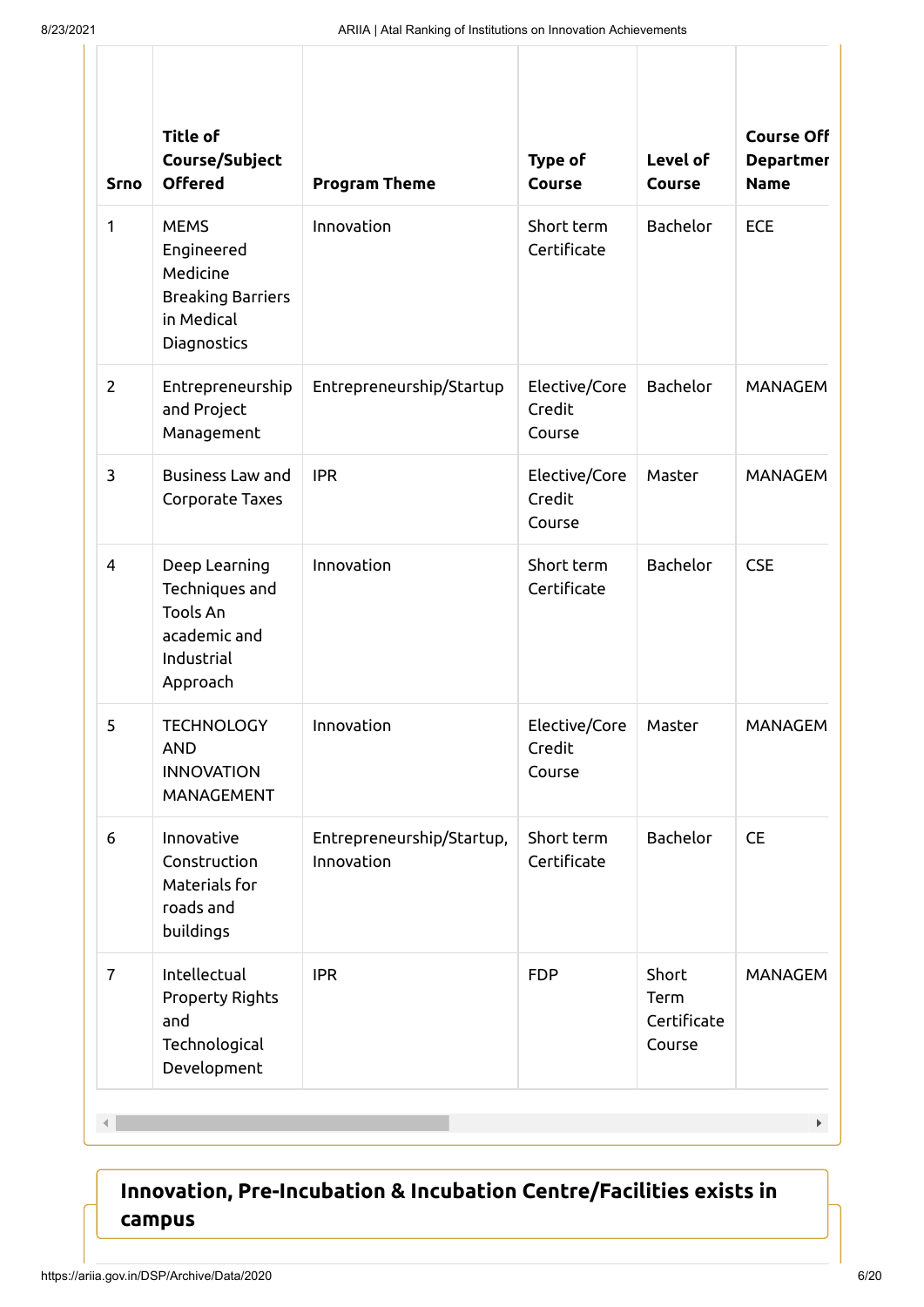| <b>Srno</b>  | Name of<br>Centre | Type of<br><b>Facility</b>                                                        | Year of<br><b>Facility</b><br>Creation | <b>Facility</b><br>Location<br>$\prime$<br><b>Address</b> | <b>Facility</b><br>Incharge<br><b>Name</b> | <b>Facility Incharge</b><br><b>Email</b> |
|--------------|-------------------|-----------------------------------------------------------------------------------|----------------------------------------|-----------------------------------------------------------|--------------------------------------------|------------------------------------------|
| $\mathbf{1}$ | Indovation<br>Lab | IPR Cell /<br>Patent<br>Facilitation<br>Unit/<br>Technology<br>Transfer<br>Centre | 2015                                   | <b>NIT</b><br>Silchar                                     | Dr. A.<br>Deoghare                         | ashishdeoghare@gmail.co                  |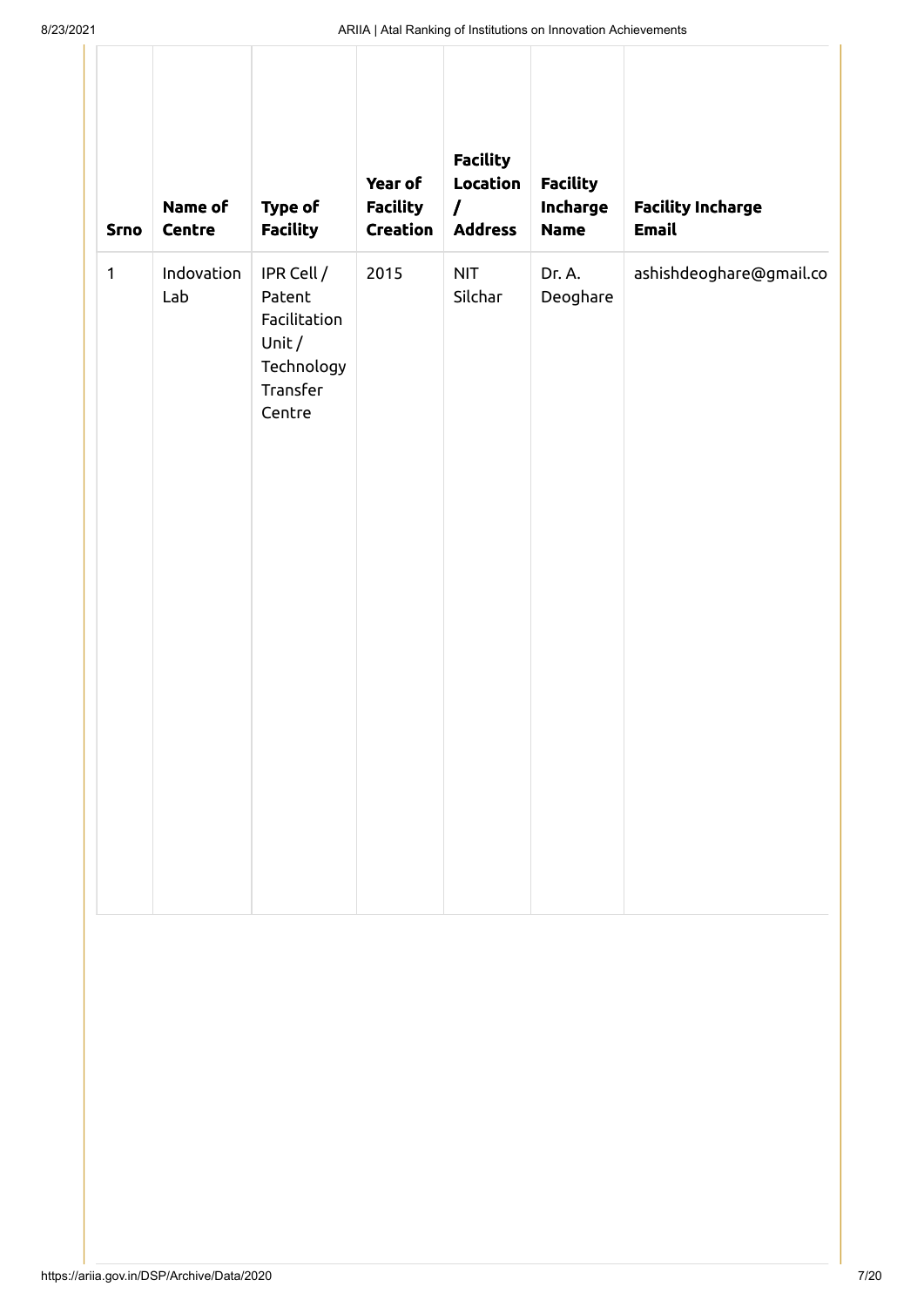| <b>Srno</b>    | Name of<br>Centre | Type of<br><b>Facility</b>   | Year of<br><b>Facility</b><br>Creation | <b>Facility</b><br>Location<br>$\prime$<br><b>Address</b> | <b>Facility</b><br>Incharge<br><b>Name</b> | <b>Facility Incharge</b><br><b>Email</b> |
|----------------|-------------------|------------------------------|----------------------------------------|-----------------------------------------------------------|--------------------------------------------|------------------------------------------|
| $\overline{2}$ | Start Up          | Pre-<br>Incubation<br>Centre | 2015                                   | <b>NIT</b><br>Silchar                                     | Dr.<br>Wasim<br>Arif                       | arif.ece.nits@gmail.com                  |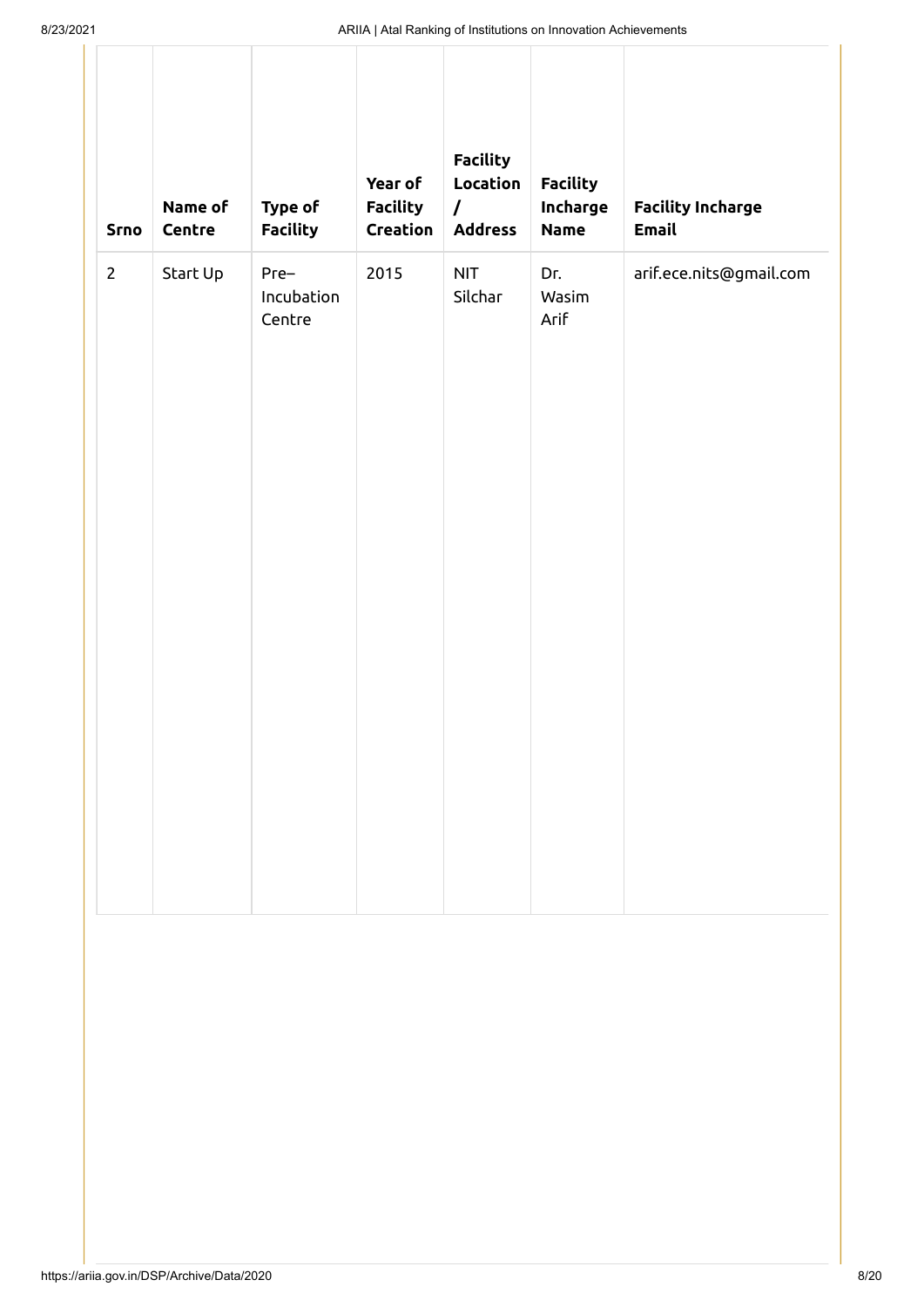| <b>Srno</b>  | Name of<br>Centre | Type of<br><b>Facility</b>   | Year of<br><b>Facility</b><br>Creation | <b>Facility</b><br>Location<br>$\prime$<br><b>Address</b> | <b>Facility</b><br>Incharge<br><b>Name</b> | <b>Facility Incharge</b><br><b>Email</b> |
|--------------|-------------------|------------------------------|----------------------------------------|-----------------------------------------------------------|--------------------------------------------|------------------------------------------|
| $\mathbf{3}$ | <b>IEDC</b>       | Pre-<br>Incubation<br>Centre | 2016                                   | <b>NIT</b><br>Silchar                                     | Dr. Ashim<br>Kumar<br>Das                  | ashimkd_nits@rediffmail.c                |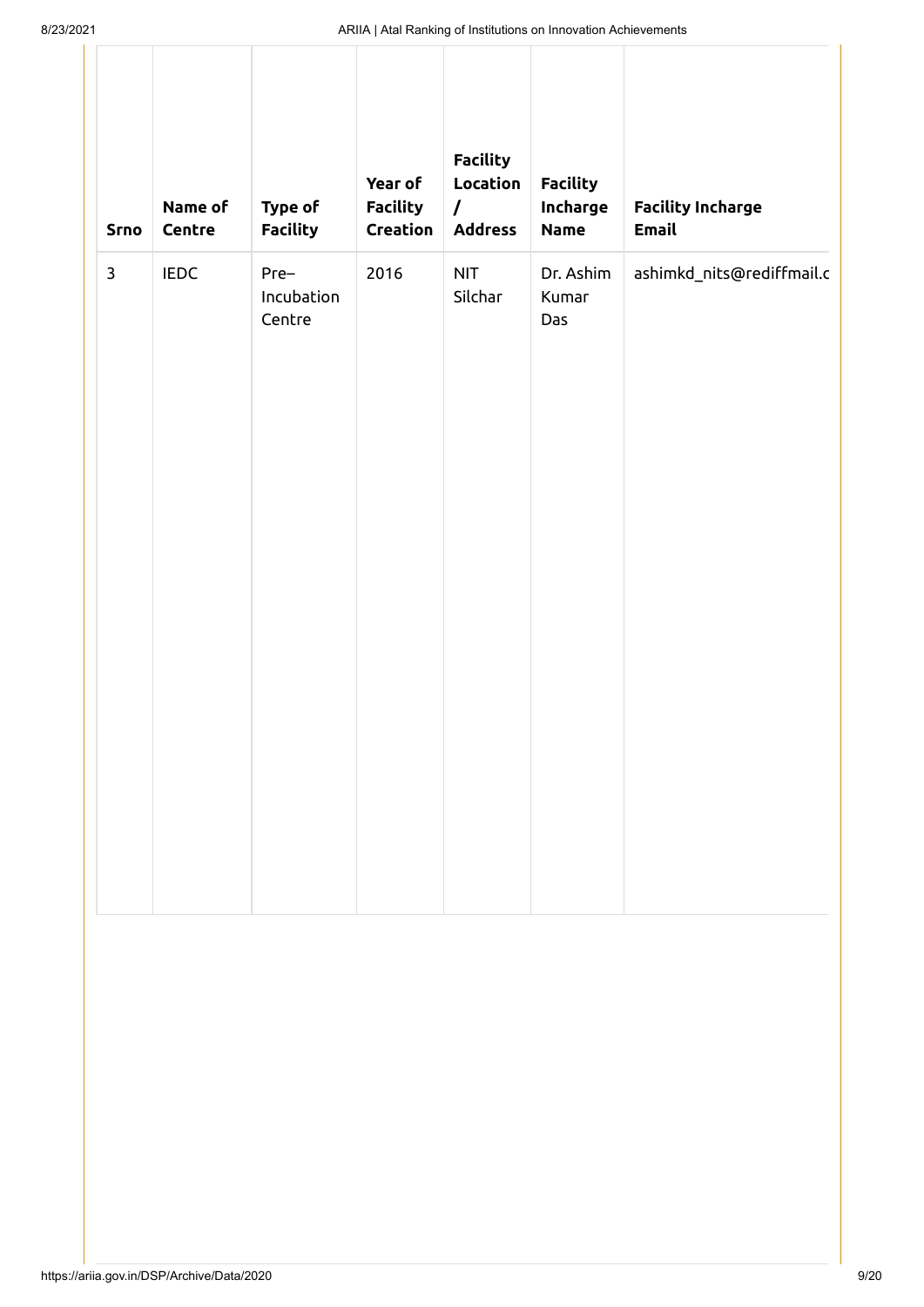| Srno           | Name of<br>Centre | Type of<br><b>Facility</b>                                                        | Year of<br><b>Facility</b><br>Creation | <b>Facility</b><br>Location<br>$\prime$<br><b>Address</b> | <b>Facility</b><br>Incharge<br><b>Name</b> | <b>Facility Incharge</b><br>Email |
|----------------|-------------------|-----------------------------------------------------------------------------------|----------------------------------------|-----------------------------------------------------------|--------------------------------------------|-----------------------------------|
| $\overline{4}$ | <b>IPR Cell</b>   | IPR Cell /<br>Patent<br>Facilitation<br>Unit/<br>Technology<br>Transfer<br>Centre | 2017                                   | <b>NIT</b><br>Silchar                                     | Dr.<br>Sukumar<br>Pati                     | sukumarpati@gmail.com             |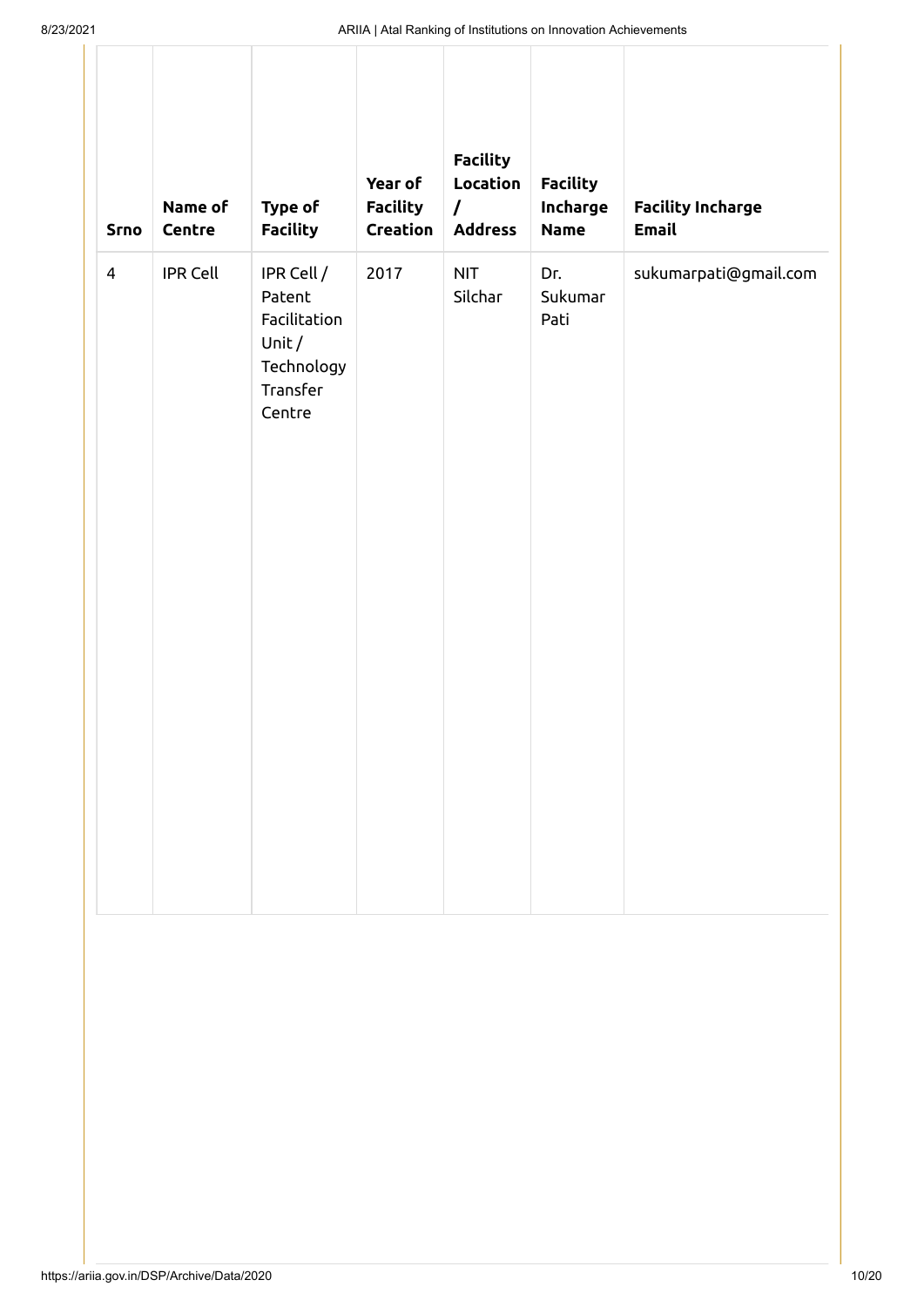| <b>Srno</b> | Name of<br>Centre | Type of<br><b>Facility</b>                                                        | Year of<br><b>Facility</b><br>Creation | <b>Facility</b><br>Location<br>$\prime$<br><b>Address</b> | <b>Facility</b><br>Incharge<br><b>Name</b> | <b>Facility Incharge</b><br><b>Email</b> |
|-------------|-------------------|-----------------------------------------------------------------------------------|----------------------------------------|-----------------------------------------------------------|--------------------------------------------|------------------------------------------|
| 5           | <b>IPR Cell</b>   | IPR Cell /<br>Patent<br>Facilitation<br>Unit/<br>Technology<br>Transfer<br>Centre | 2017                                   | <b>NIT</b><br>Silchar                                     | Dr.<br>Sukumar<br>Pati                     | sukumarpati@gmail.com                    |
|             |                   |                                                                                   |                                        |                                                           |                                            |                                          |

**Grants / Funds Received by Pre-Incubation & Incubation Centre / Facilities exists in Campus**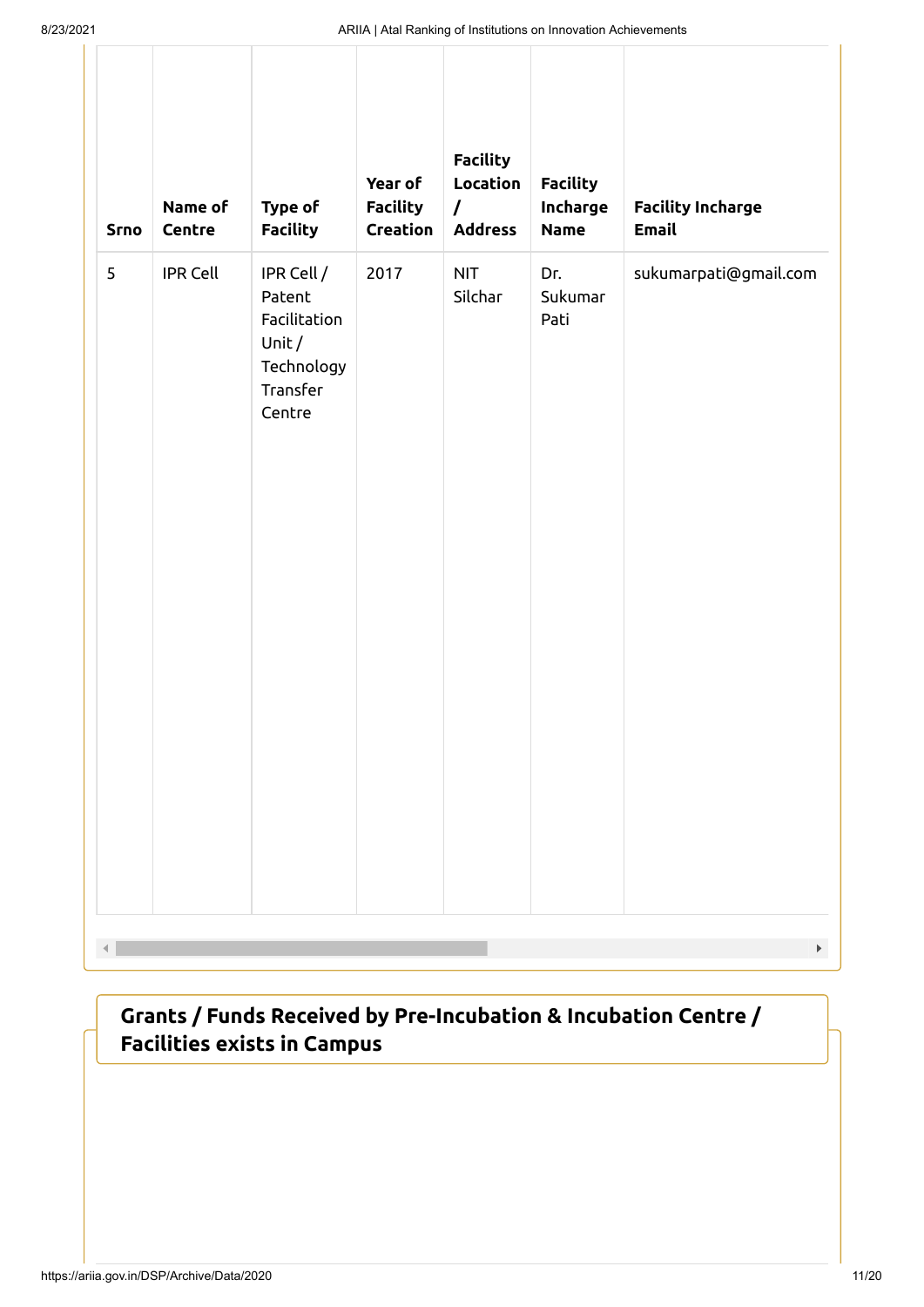| <b>Srno</b>    | Name of<br>Centre | Source of<br>Grant/<br><b>Fund</b>         | <b>Agency</b><br><b>Name</b> | <b>Agency</b><br><b>Type</b> | <b>Had Received</b><br>Grants / Funds<br>by Pre-<br><b>Incubation &amp;</b><br><b>Incubation</b><br>Centre /<br><b>Facilities exists</b><br>in Campus? | Total Grants /<br><b>Funds Received by</b><br><b>Pre-Incubation &amp;</b><br><b>Incubation Centre</b><br>/ Facilities exists<br>in Campus (In<br><b>Rupees)</b> |
|----------------|-------------------|--------------------------------------------|------------------------------|------------------------------|--------------------------------------------------------------------------------------------------------------------------------------------------------|-----------------------------------------------------------------------------------------------------------------------------------------------------------------|
| $\mathbf{1}$   | Indovation<br>Lab | Institute's<br>Own<br>Fund $/$<br>Resource |                              |                              | Yes                                                                                                                                                    | 1000000                                                                                                                                                         |
| $\overline{2}$ | Indovation<br>Lab | Institute's<br>Own<br>Fund $/$<br>Resource |                              |                              | Yes                                                                                                                                                    | 1000000                                                                                                                                                         |
| 3              | <b>IPR Cell</b>   | Institute's<br>Own<br>Fund $/$<br>Resource |                              |                              | Yes                                                                                                                                                    | 110000                                                                                                                                                          |
| $\overline{4}$ | <b>IEDC</b>       | Funding<br>Agency                          | <b>DST</b>                   | Govt.<br>Agency<br>(Central) | Yes                                                                                                                                                    | 800000                                                                                                                                                          |

### **Idea / Prototype / Innovation have received Grant / funding from Pre-Incubation / Incubation Centre / Facilities**

|             | Name of                                                               |                       |                                       |                                      |                                           |             |
|-------------|-----------------------------------------------------------------------|-----------------------|---------------------------------------|--------------------------------------|-------------------------------------------|-------------|
|             | Idea / POC<br>Innovation<br>Prototype<br><b>Received</b><br>Funding / |                       |                                       |                                      | Year of                                   |             |
| <b>Srno</b> | Grant<br>from<br>Centre                                               | <b>Name of Centre</b> | Stage of<br>Innovation<br>(TRL Stage) | Innovation<br><b>Developed</b><br>by | Innovation<br>/ Project<br><b>Started</b> | Type of Inn |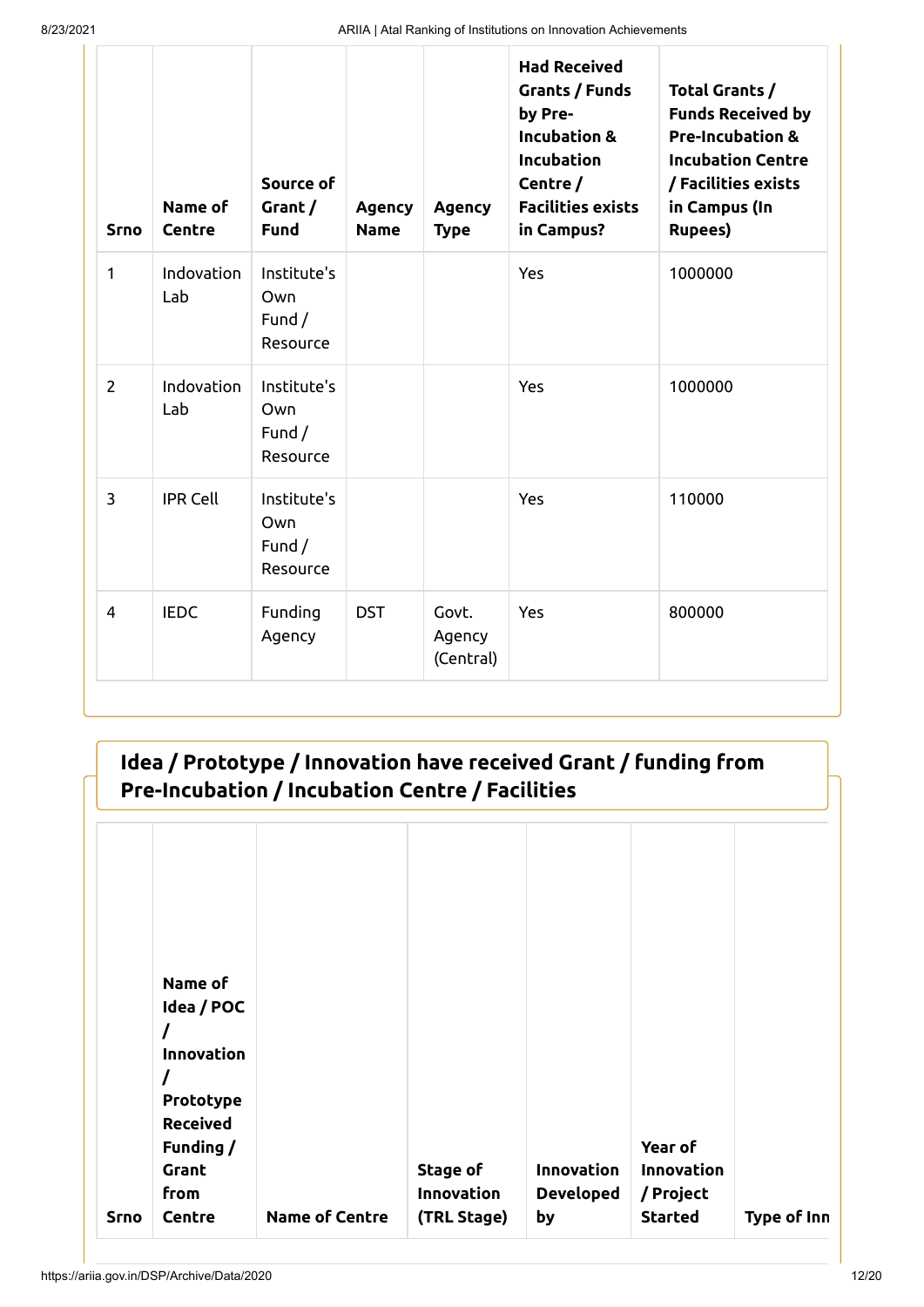| 1              | Indovation<br>Lab          | All Terrain<br>Vehicle       | <b>TRL 2:</b><br>Technology<br>formulation.<br>Concept and<br>application<br>have been<br>formulated. | Faculty and<br>Student | 2018        | Non-IP / No<br>Technology |  |
|----------------|----------------------------|------------------------------|-------------------------------------------------------------------------------------------------------|------------------------|-------------|---------------------------|--|
|                | <b>Principal Innovator</b> |                              |                                                                                                       |                        |             |                           |  |
|                | <b>Name</b>                |                              |                                                                                                       |                        | <b>Type</b> |                           |  |
|                | Amey Naik                  |                              |                                                                                                       |                        | Student     |                           |  |
|                | Co-Innovator               |                              |                                                                                                       |                        |             |                           |  |
|                | <b>Name</b>                |                              |                                                                                                       |                        |             | <b>Type</b>               |  |
|                | Soumydeep Paul             |                              |                                                                                                       |                        |             | Student                   |  |
| $\overline{2}$ | <b>IEDC</b>                | Design and<br>Development of | <b>TRL 2:</b><br>Technology<br>formulation.                                                           | Faculty and<br>Student | 2018        | IP / Patente              |  |
|                |                            | Mobile<br>Intravenous Drip   | Concept and<br>application<br>have been                                                               |                        |             | <b>Applied form</b>       |  |
|                |                            |                              |                                                                                                       |                        |             | Patent Ar                 |  |
|                |                            |                              | formulated.                                                                                           |                        |             | Year of Pa<br>Applicatio  |  |
|                | <b>Principal Innovator</b> |                              |                                                                                                       |                        |             |                           |  |
|                | <b>Name</b>                |                              |                                                                                                       |                        |             | <b>Type</b>               |  |
|                | Faculty<br>Dr. A Deoghare  |                              |                                                                                                       |                        |             |                           |  |
| 3              | <b>IEDC</b>                | <b>VEWMET</b>                | <b>TRL 2:</b><br>Technology                                                                           | Faculty                | 2018        | IP / Patente              |  |
|                |                            |                              | formulation.<br>Concept and                                                                           |                        |             | <b>Applied for</b>        |  |
|                |                            |                              | application<br>have been                                                                              |                        |             | Patent Ap                 |  |
|                |                            |                              | formulated.                                                                                           |                        |             | Year of Pa<br>Applicatio  |  |
|                |                            |                              |                                                                                                       |                        |             |                           |  |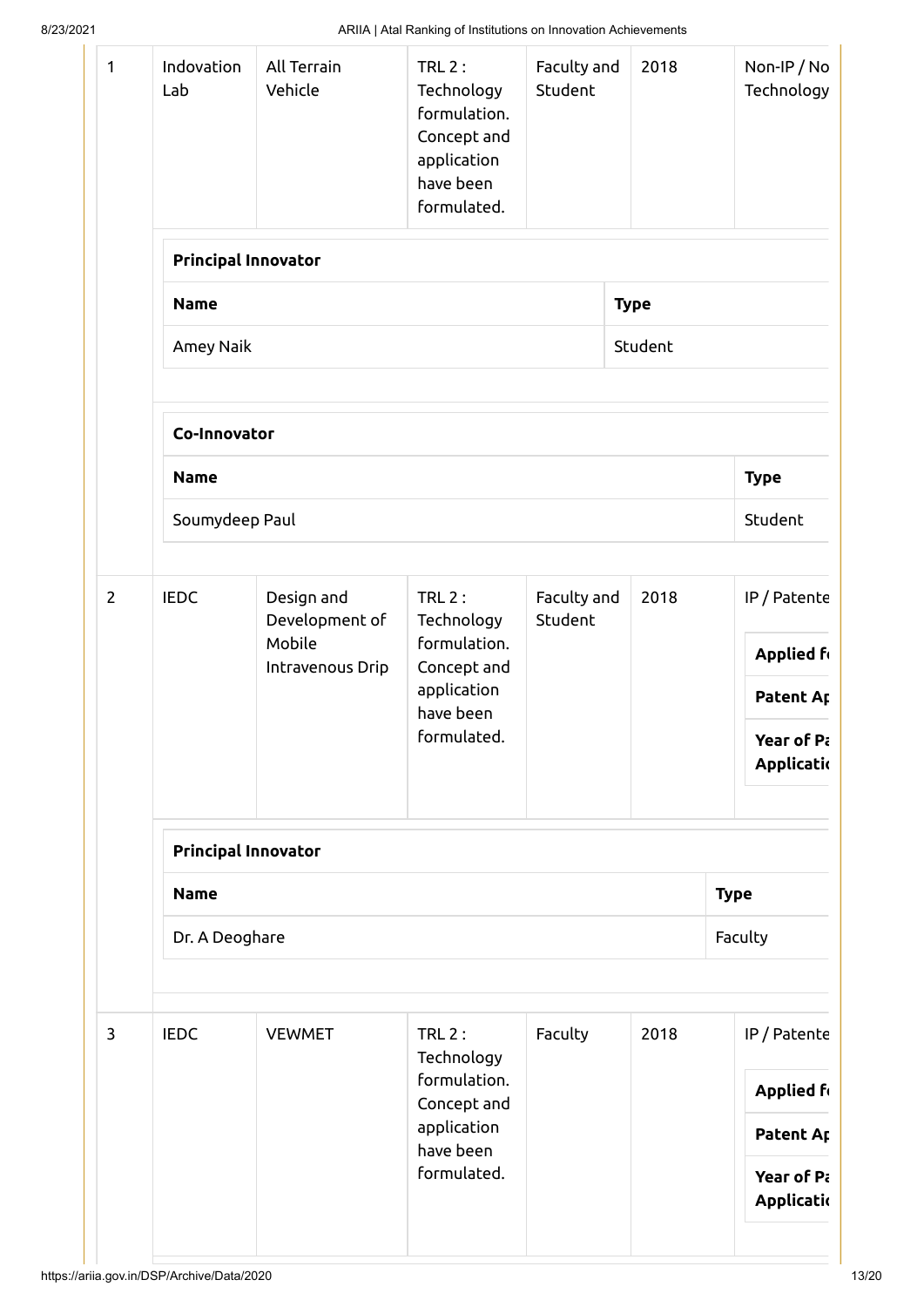|                |                            | Principal Innovator              |                                                         |                        |             |                                |  |  |  |  |
|----------------|----------------------------|----------------------------------|---------------------------------------------------------|------------------------|-------------|--------------------------------|--|--|--|--|
|                | <b>Name</b>                |                                  |                                                         |                        | <b>Type</b> |                                |  |  |  |  |
|                | Aman Patel                 | Student                          |                                                         |                        |             |                                |  |  |  |  |
|                | Co-Innovator               |                                  |                                                         |                        |             |                                |  |  |  |  |
|                | <b>Name</b>                | <b>Type</b>                      |                                                         |                        |             |                                |  |  |  |  |
|                | Dr. Wasim Arif             |                                  |                                                         |                        |             | Faculty                        |  |  |  |  |
| $\overline{4}$ | <b>IEDC</b>                | <b>VEWMET</b>                    |                                                         | Faculty                | 2018        | IP / Patente                   |  |  |  |  |
|                |                            |                                  | formulation.<br>Concept and<br>application<br>have been |                        |             | <b>Applied fr</b><br>Patent Ap |  |  |  |  |
|                |                            |                                  | formulated.                                             |                        |             | Year of Pa<br>Applicatio       |  |  |  |  |
|                | <b>Principal Innovator</b> |                                  |                                                         |                        |             |                                |  |  |  |  |
|                | <b>Name</b>                |                                  |                                                         | <b>Type</b>            |             |                                |  |  |  |  |
|                | Aman Patel<br>Student      |                                  |                                                         |                        |             |                                |  |  |  |  |
|                | Co-Innovator               |                                  |                                                         |                        |             |                                |  |  |  |  |
|                | <b>Name</b>                |                                  |                                                         |                        |             | <b>Type</b>                    |  |  |  |  |
|                | Dr. Wasim Arif             | Faculty                          |                                                         |                        |             |                                |  |  |  |  |
| 5              | <b>IEDC</b>                | Pre Composted<br>Vermicomposting | $TRL2$ :<br>Technology                                  | Faculty and<br>Student | 2018        | IP / Patente                   |  |  |  |  |
|                |                            | system                           | formulation.<br>Concept and                             |                        |             | <b>Applied ft</b>              |  |  |  |  |
|                |                            |                                  | application<br>have been                                |                        |             | Patent Ap                      |  |  |  |  |
|                |                            |                                  | formulated.                                             |                        |             | Year of Pa<br>Applicatio       |  |  |  |  |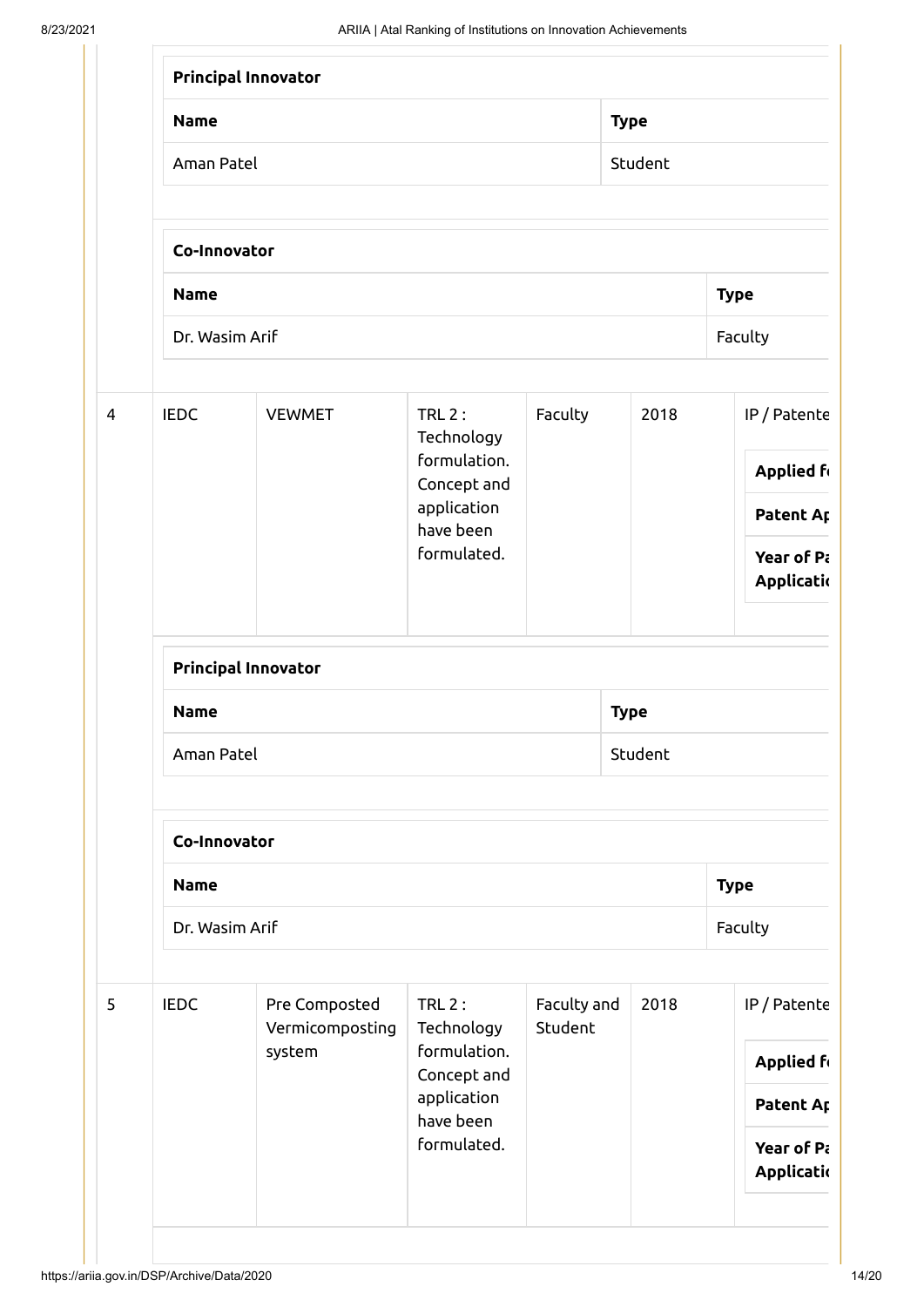|                  |                           | <b>Principal Innovator</b> |                                                    |                        |      |                          |  |  |  |  |
|------------------|---------------------------|----------------------------|----------------------------------------------------|------------------------|------|--------------------------|--|--|--|--|
|                  | <b>Name</b>               |                            | <b>Type</b>                                        |                        |      |                          |  |  |  |  |
|                  | Utsa Choudhury<br>Student |                            |                                                    |                        |      |                          |  |  |  |  |
|                  | Co-Innovator              |                            |                                                    |                        |      |                          |  |  |  |  |
|                  | <b>Name</b>               |                            |                                                    |                        |      |                          |  |  |  |  |
|                  |                           | Dr. Prashantha Janardan    |                                                    |                        |      |                          |  |  |  |  |
| $\boldsymbol{6}$ | Start Up                  | <b>ROGHAARI</b>            | TRL 4 : Small<br>scale<br>prototype                | Faculty and<br>Student | 2018 | IP / Patente             |  |  |  |  |
|                  |                           |                            | built in a<br>laboratory<br>environment<br>("ugly" |                        |      | <b>Applied fr</b>        |  |  |  |  |
|                  |                           |                            |                                                    |                        |      | Patent Ap                |  |  |  |  |
|                  |                           |                            | prototype).                                        |                        |      | Year of Pa<br>Applicatio |  |  |  |  |
|                  |                           | <b>Principal Innovator</b> |                                                    |                        |      |                          |  |  |  |  |
|                  | <b>Name</b>               | <b>Type</b>                |                                                    |                        |      |                          |  |  |  |  |
|                  | Utkarsh Bhatt             |                            |                                                    |                        |      | Student                  |  |  |  |  |
|                  |                           | Co-Innovator               |                                                    |                        |      |                          |  |  |  |  |
|                  | <b>Name</b>               |                            |                                                    |                        |      | <b>Type</b>              |  |  |  |  |
|                  | Utkarsh Singh             |                            |                                                    |                        |      | Student                  |  |  |  |  |
|                  | Dr. Wasim Arif            |                            |                                                    |                        |      | Faculty                  |  |  |  |  |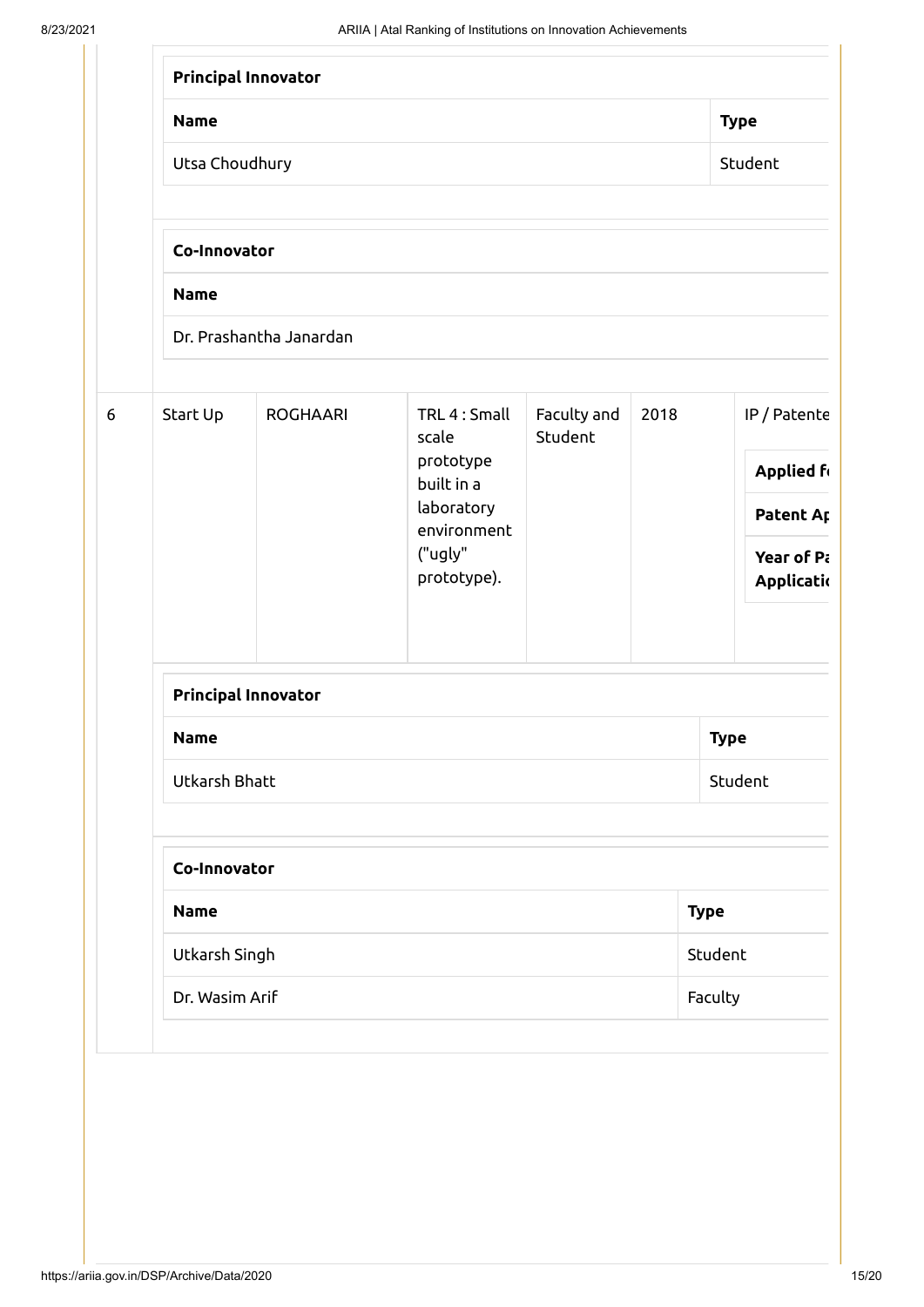| $\overline{7}$ | Indovation<br>Lab          | Low Cost<br>Automated Dip<br>Coating System                | $TRL2$ :<br>Technology<br>formulation.<br>Concept and<br>application<br>have been<br>formulated.         | Faculty and<br>Student | 2018        | IP / Patente<br><b>Applied form</b><br>Patent Ap<br>Year of Pa<br>Applicatio |  |  |  |  |  |
|----------------|----------------------------|------------------------------------------------------------|----------------------------------------------------------------------------------------------------------|------------------------|-------------|------------------------------------------------------------------------------|--|--|--|--|--|
|                | <b>Principal Innovator</b> |                                                            |                                                                                                          |                        |             |                                                                              |  |  |  |  |  |
|                | <b>Name</b>                |                                                            |                                                                                                          |                        |             | <b>Type</b>                                                                  |  |  |  |  |  |
|                | Siddhartha Singh           |                                                            |                                                                                                          |                        |             | Student                                                                      |  |  |  |  |  |
|                | Co-Innovator               |                                                            |                                                                                                          |                        |             |                                                                              |  |  |  |  |  |
|                | <b>Name</b>                | <b>Type</b>                                                |                                                                                                          |                        |             |                                                                              |  |  |  |  |  |
|                | Faculty<br>Dr. R G Nair    |                                                            |                                                                                                          |                        |             |                                                                              |  |  |  |  |  |
| 8              | <b>IEDC</b>                | Design and<br>Development of<br>Mobile<br>Intravenous Drip | TRL 4 : Small<br>scale<br>prototype<br>built in a<br>laboratory<br>environment<br>("ugly"<br>prototype). | Faculty and<br>Student | 2018        | IP / Patente<br><b>Applied ft</b><br><b>Patent</b>                           |  |  |  |  |  |
|                |                            |                                                            |                                                                                                          |                        |             | <b>Patent</b><br>Applicatio<br><b>No</b>                                     |  |  |  |  |  |
|                |                            |                                                            |                                                                                                          |                        |             | Year of<br><b>Patent</b><br>Applicatio                                       |  |  |  |  |  |
|                | <b>Principal Innovator</b> |                                                            |                                                                                                          |                        |             |                                                                              |  |  |  |  |  |
|                | <b>Name</b>                |                                                            |                                                                                                          |                        | <b>Type</b> |                                                                              |  |  |  |  |  |
|                | Student<br>Ayush Singh     |                                                            |                                                                                                          |                        |             |                                                                              |  |  |  |  |  |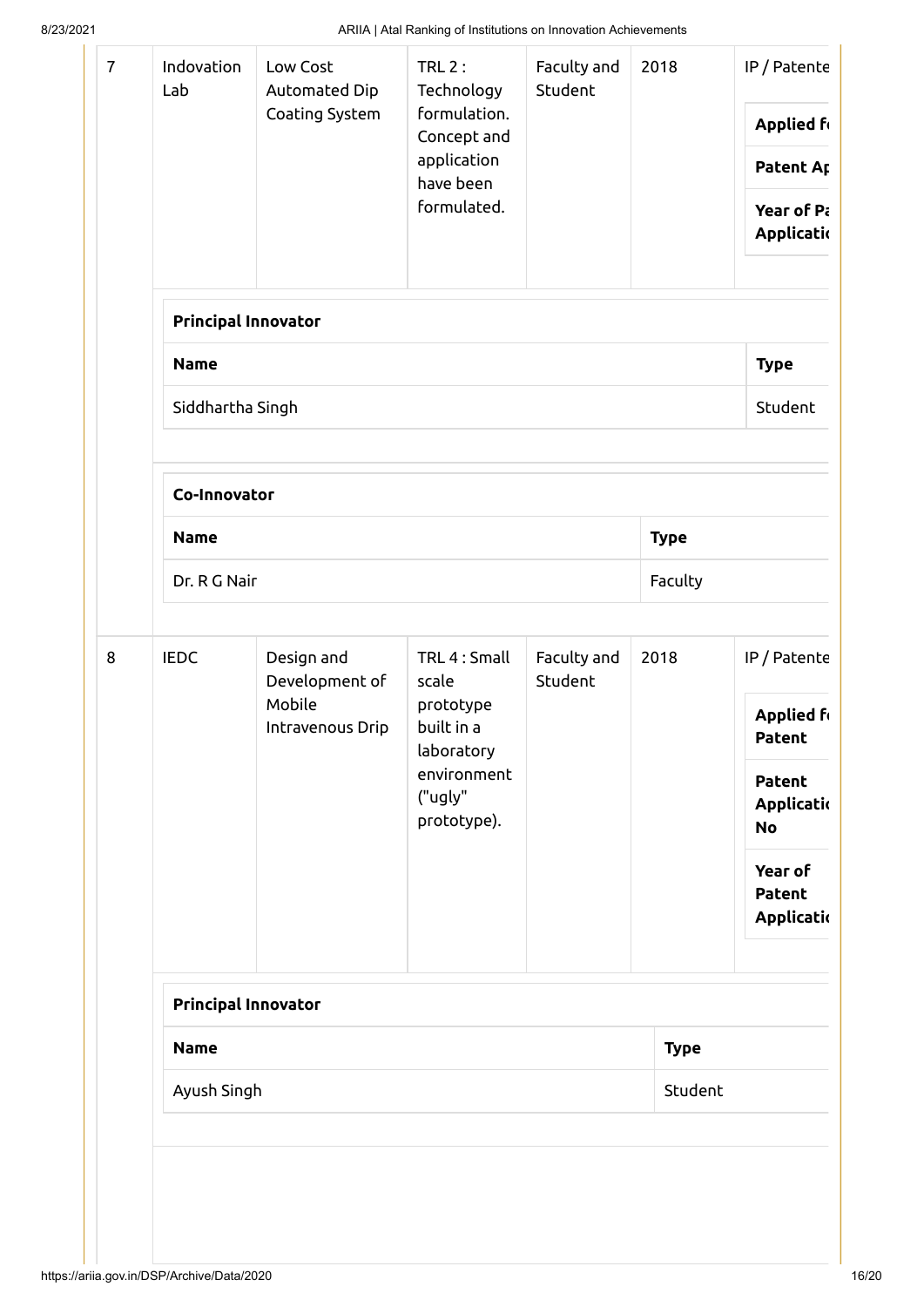|    | <b>Name</b>                |                                                                                                                                     |                                                                                                                           |                        |             |                                          |  |  |  |  |  |  |
|----|----------------------------|-------------------------------------------------------------------------------------------------------------------------------------|---------------------------------------------------------------------------------------------------------------------------|------------------------|-------------|------------------------------------------|--|--|--|--|--|--|
|    |                            |                                                                                                                                     |                                                                                                                           |                        |             |                                          |  |  |  |  |  |  |
|    | Dr. Ashish Deoghare        |                                                                                                                                     |                                                                                                                           |                        |             |                                          |  |  |  |  |  |  |
| 9  | Indovation<br>Lab          | Development of<br>Graphene Based<br>Nanomaterial for<br>Electromagnetic<br>Interference<br>Shielding of<br>Electronic<br>Components | TRL 1: Basic<br>research.<br>Principles<br>postulated<br>and<br>observed but<br>no<br>experimental<br>proof<br>available. | Faculty and<br>Student | 2018        | Non-IP / No<br>Technology                |  |  |  |  |  |  |
|    | <b>Principal Innovator</b> |                                                                                                                                     |                                                                                                                           |                        |             |                                          |  |  |  |  |  |  |
|    | <b>Name</b>                |                                                                                                                                     |                                                                                                                           |                        | <b>Type</b> |                                          |  |  |  |  |  |  |
|    | Papari Das                 |                                                                                                                                     |                                                                                                                           |                        | Student     |                                          |  |  |  |  |  |  |
|    | Co-Innovator               |                                                                                                                                     |                                                                                                                           |                        |             |                                          |  |  |  |  |  |  |
|    | <b>Name</b>                |                                                                                                                                     |                                                                                                                           |                        |             |                                          |  |  |  |  |  |  |
|    | Dr. Ashish Deoghare        |                                                                                                                                     |                                                                                                                           |                        |             |                                          |  |  |  |  |  |  |
| 10 | Indovation<br>Lab          | Development of<br>composite bone                                                                                                    | <b>TRL 2:</b><br>Technology                                                                                               | Faculty and<br>Student | 2018        | IP / Patente                             |  |  |  |  |  |  |
|    |                            | scaffold using<br>hydroxyapatite<br>derived from                                                                                    | formulation.<br>Concept and<br>application                                                                                |                        |             | <b>Applied fr</b><br><b>Patent</b>       |  |  |  |  |  |  |
|    |                            | Caprine bone bio-<br>waste and<br>Polylactic-co-<br>glycolic acid                                                                   | have been<br>formulated.                                                                                                  |                        |             | <b>Patent</b><br>Applicatio<br><b>No</b> |  |  |  |  |  |  |
|    |                            |                                                                                                                                     |                                                                                                                           |                        |             | Year of<br><b>Patent</b><br>Applicatio   |  |  |  |  |  |  |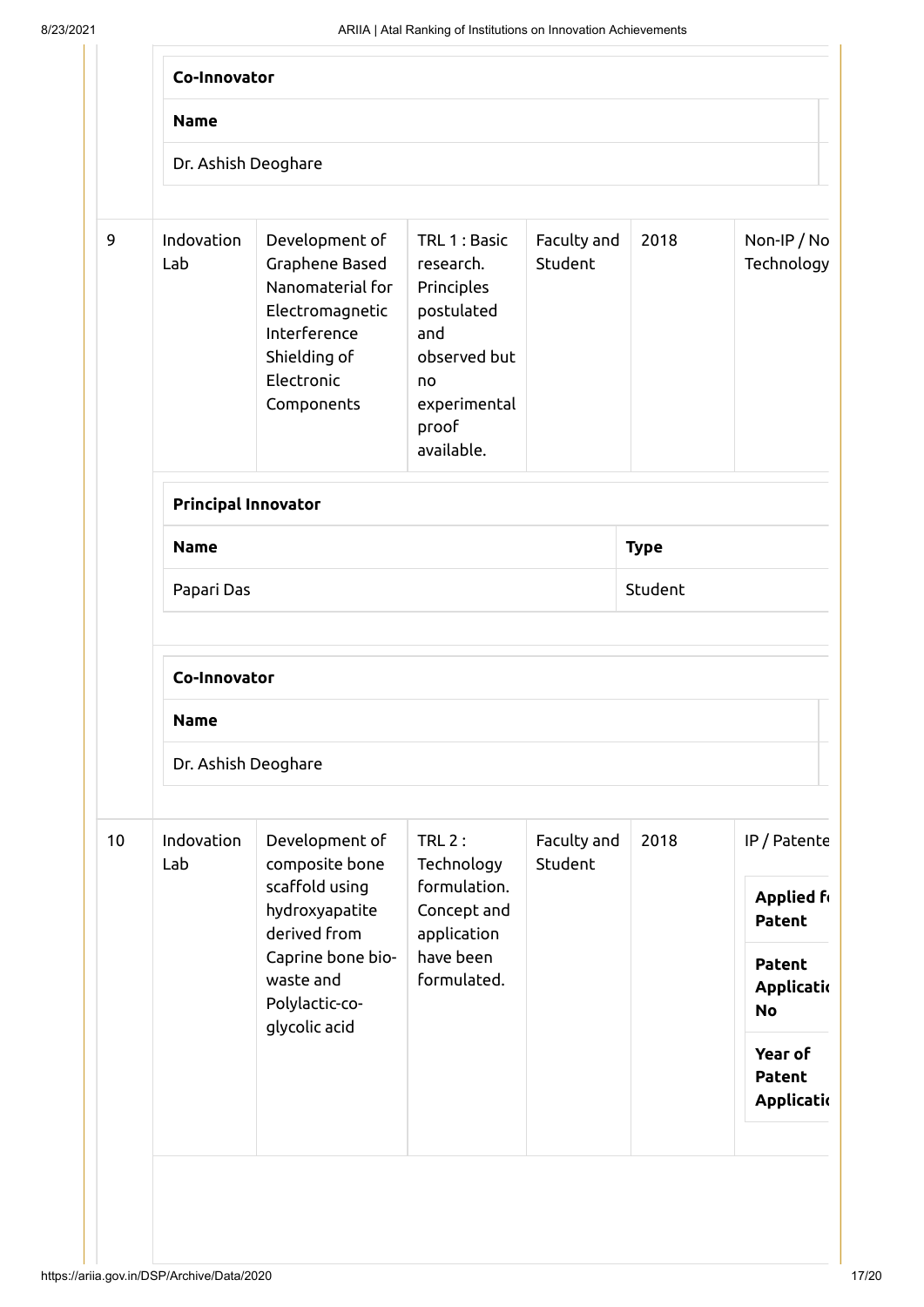| <b>Name</b> | <b>Type</b> |
|-------------|-------------|
| Emon Barua  | Student     |
| <b>Name</b> |             |
|             |             |

|              | Start-ups have received Grant / funding from Pre-Incubation /<br><b>Incubation Centre / Facilities</b> |                             |                         |                                     |                                                                              |                                  |                                 |
|--------------|--------------------------------------------------------------------------------------------------------|-----------------------------|-------------------------|-------------------------------------|------------------------------------------------------------------------------|----------------------------------|---------------------------------|
| <b>Srno</b>  | Name of<br>Start-up<br><b>Received</b><br><b>Funding/Grant</b><br><b>from Centre</b>                   | <b>Name</b><br>of<br>Centre | Year of<br>Registration | Registered<br>as                    | Start-up with<br>Corporate<br>Identification<br>Number (CIN)<br>Registration | Start-up<br><b>Founded</b><br>by | <b>Typ</b><br>Inn               |
| $\mathbf{1}$ | <b>ROGHAARI</b>                                                                                        | Start<br>Up                 | 2018-19                 | Limited<br>Liability<br>Partnership | AAO5256                                                                      | Faculty<br>and<br>Student        | Ser<br><b>Bas</b><br>Bus<br>Sol |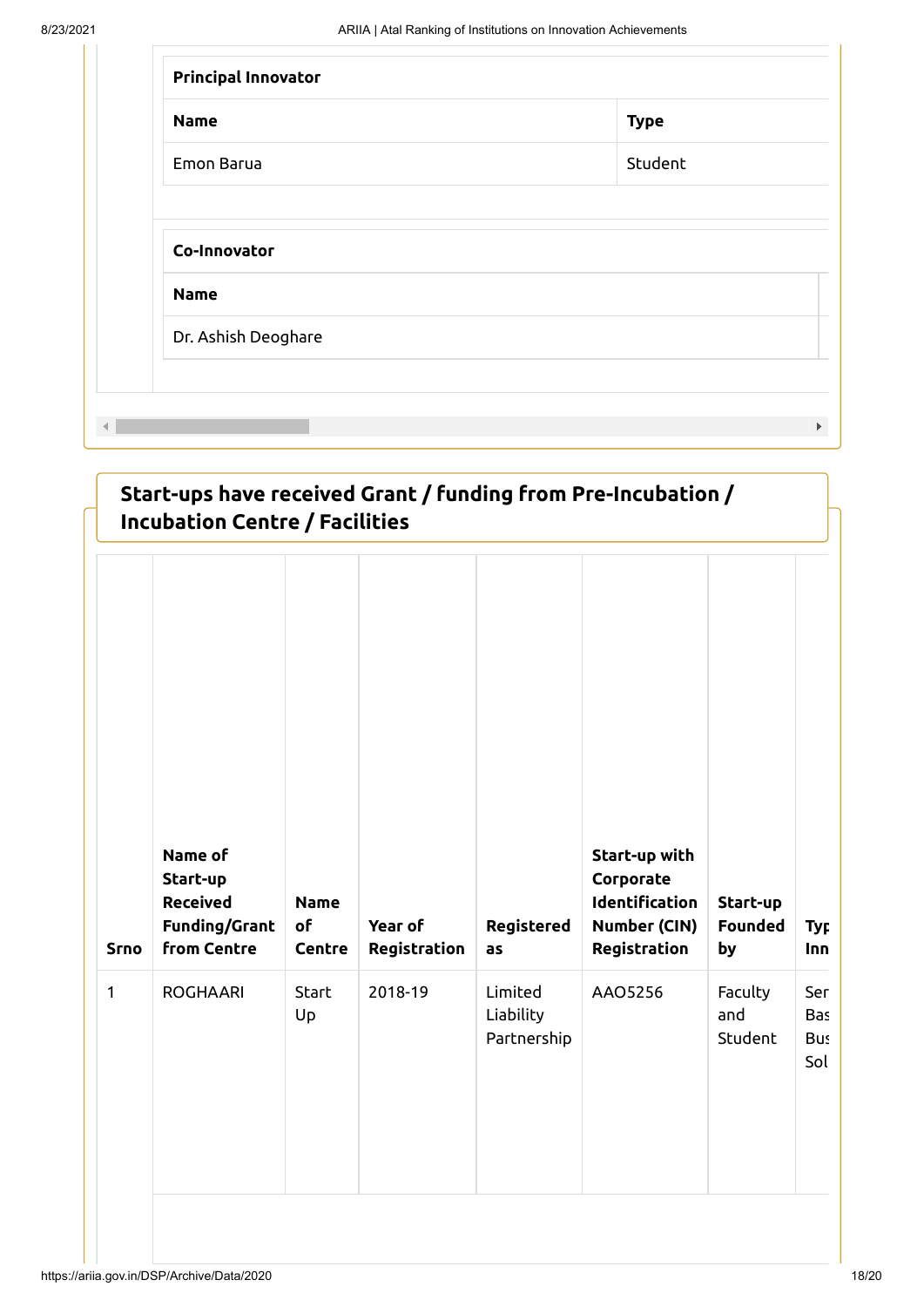|                | <b>Principal Innovator</b> |             |         |                                     |         |         |                           |                                 |
|----------------|----------------------------|-------------|---------|-------------------------------------|---------|---------|---------------------------|---------------------------------|
|                | <b>Name</b>                |             |         |                                     |         | DIN No. |                           |                                 |
|                | <b>UTKARSH BHATT</b>       |             |         |                                     |         |         | AAO5256                   |                                 |
| $\overline{2}$ | <b>ROGHAARI</b>            | Start<br>Up | 2018-19 | Limited<br>Liability<br>Partnership | AAO5256 |         | Faculty<br>and<br>Student | Ser<br>Bas<br><b>Bus</b><br>Sol |
|                | Principal Innovator        |             |         |                                     |         |         |                           |                                 |
|                | <b>Name</b>                |             |         |                                     |         | DIN No. |                           |                                 |
|                | <b>UTKARSH BHATT</b>       |             |         |                                     |         |         | AAO5256                   |                                 |

|             |                        | <b>Co-Incubation Partnership</b>        |                                             |                                                                               |                                        |
|-------------|------------------------|-----------------------------------------|---------------------------------------------|-------------------------------------------------------------------------------|----------------------------------------|
| <b>Srno</b> | Type of<br>Partnership | Partnership<br>Institute<br><b>Name</b> | Type of<br><b>Support</b><br><b>Offered</b> | No. of Student Projects/<br>Ideas / Innovation /<br><b>Startups Supported</b> | Date of MOU/<br>Agreement<br>Signed on |
|             | No data filled.        |                                         |                                             |                                                                               |                                        |

|             | <b>Technology Commercialization / Transfer</b>                   |                                  |                            |                                                                                        |                      |
|-------------|------------------------------------------------------------------|----------------------------------|----------------------------|----------------------------------------------------------------------------------------|----------------------|
| <b>Srno</b> | <b>Name of Technology</b><br>Licenced/Transferred/Commercialized | <b>Technology</b><br><b>Type</b> | Type of<br><b>Transfer</b> | <b>Patent/Licence</b><br><b>Holder name</b><br>(Institute Co-<br>ownership is<br>Must) | Pa<br>N <sub>0</sub> |
|             | No data filled.                                                  |                                  |                            |                                                                                        |                      |
|             |                                                                  |                                  |                            |                                                                                        | Þ.                   |

#### https://ariia.gov.in/DSP/Archive/Data/2020